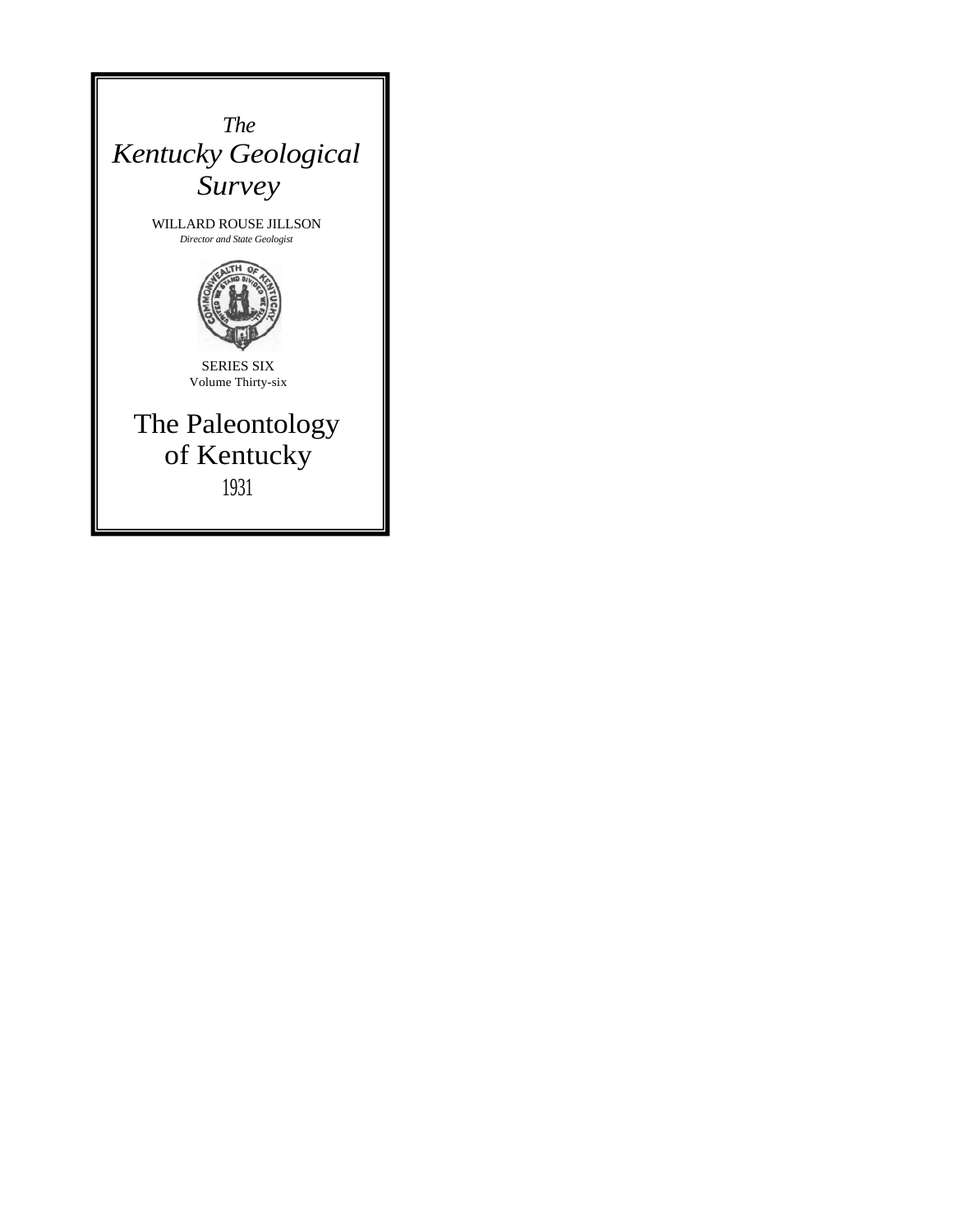

#### BRACHIOSPONGIA DIGITATA.

A rare Franklin County, Kentucky, Fossil Sponge from the Brannon (Ordovician) limestone.<br>Because of its unusual figure and rarity it is much prized by collectors as a museum piece. Photo by W. R. Jillson, 1927.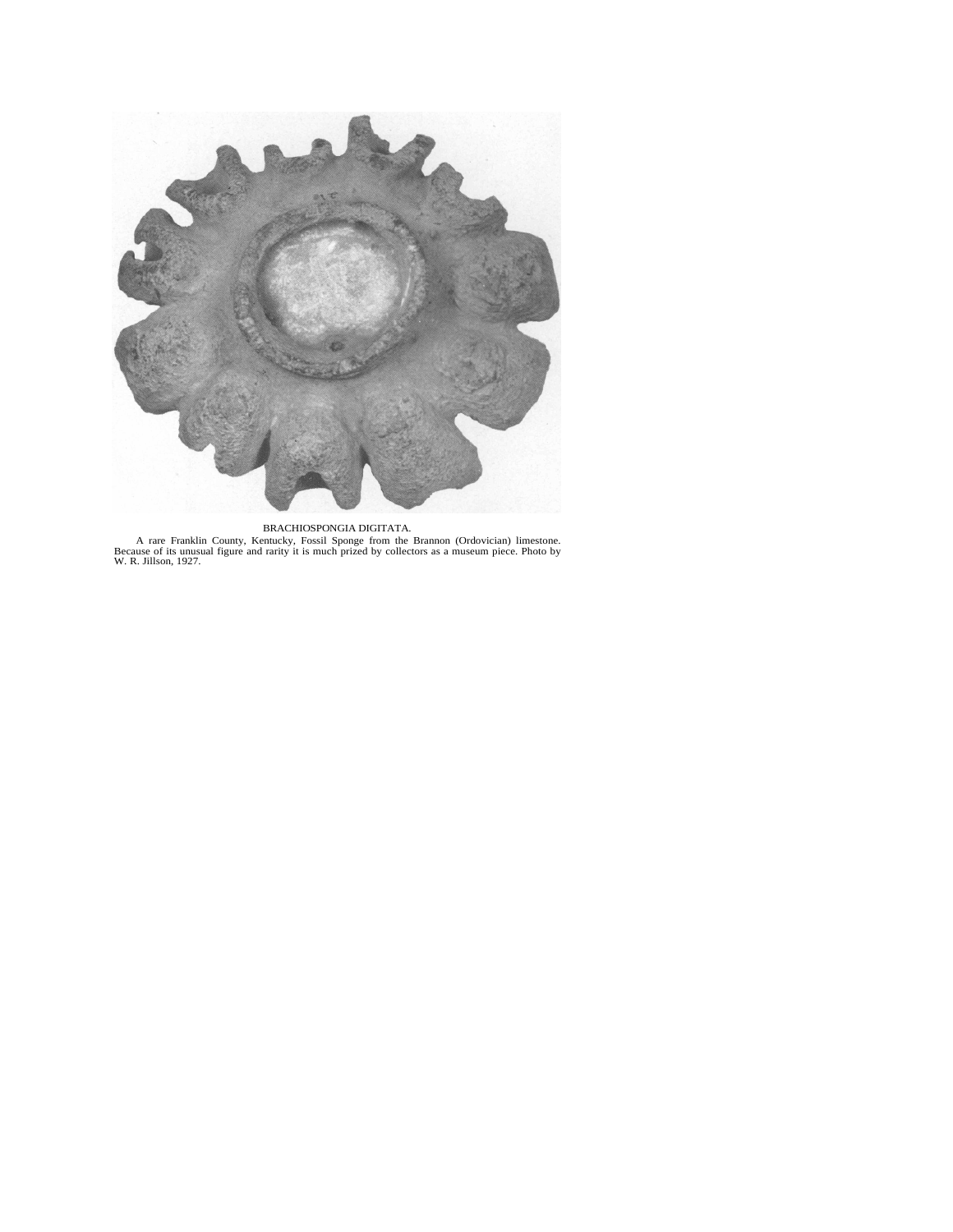# THE PALEONTOLOGY OF KENTUCKY

A Symposium outlining systematically, and briefly describing with stratigraphic references the various fossil forms of life indigenous to the rocks of the Commonwealth, arranged and edited



*By*

WILLARD ROUSE JILLSON, B. S., M. S. Sc. D. *State Geologist of Kentucky*  From the separate manuscripts of

ROY LEE MOODIE, A. B., Ph. D. ARTHUR CRANE McFARLAN, A. B., Ph. D. AUGUST FREDERICK FOERSTE, A. B., A. M., Ph. D. THOMAS EDMUND SAVAGE, A. B., B. S., M. S., Ph. D. JAMES MARVIN WELLER, B. S., Ph. D. WILLIAM CLIFFORD MORSE, A. B., A. M., Ph. D. JOSEPH KENT ROBERTS, A. B., A. M., Ph. D. and CHALMER LEWIS COOPER, B. S., M. S.

> *Illustrated with One Hundred and Thirteen Photographs, Maps and Diagrams*

## THE KENTUCKY GEOLOGICAL SURVEY FRANKFORT, KENTUCKY

1931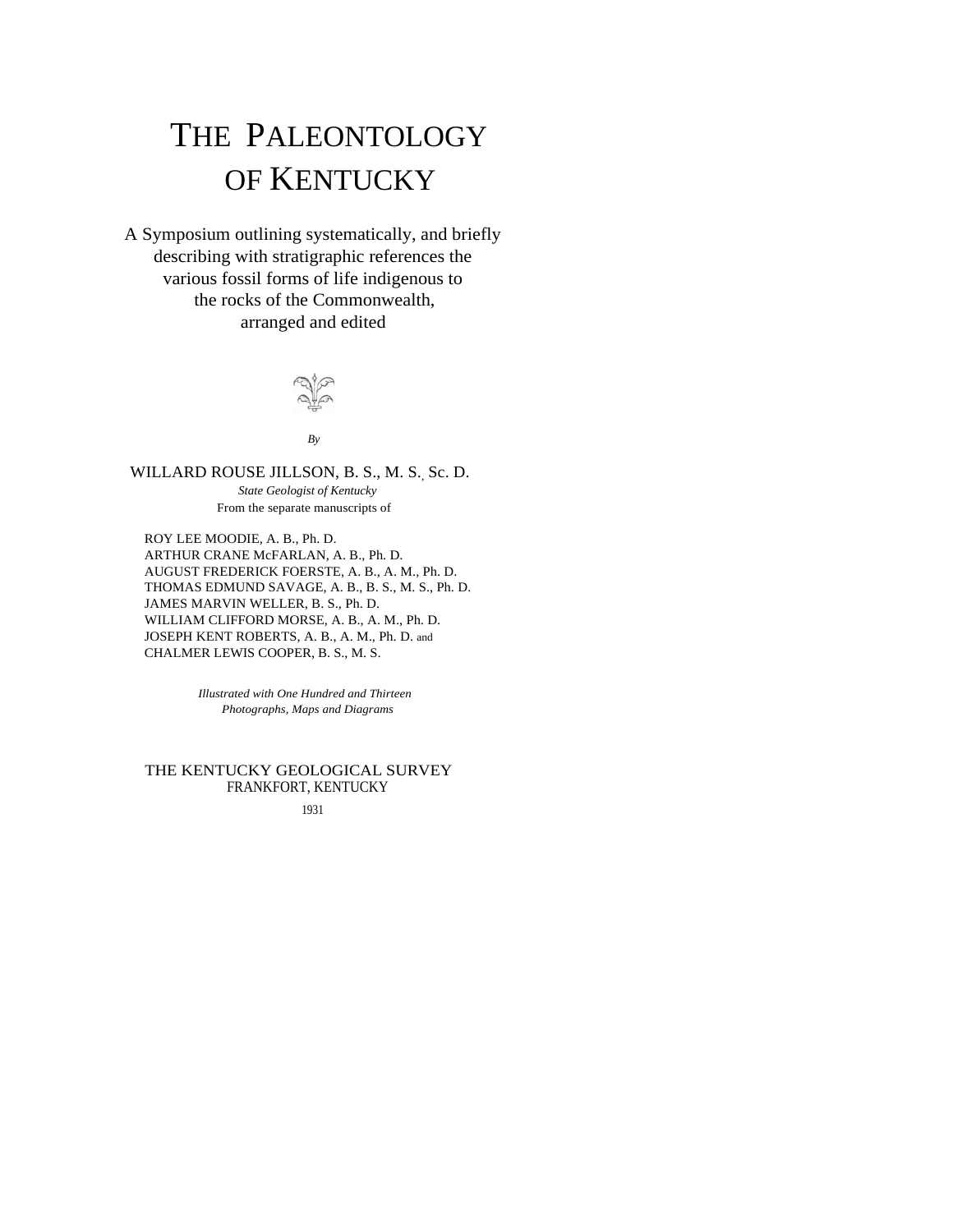*First Edition*  500 *Copies*

Copyright 1931, by KENTUCKY GEOLOGICAL SURVEY *All Rights Reserved*

> THE STATE JOURNAL COMPANY *Printers to the Commonwealth* FRANKFORT, KY.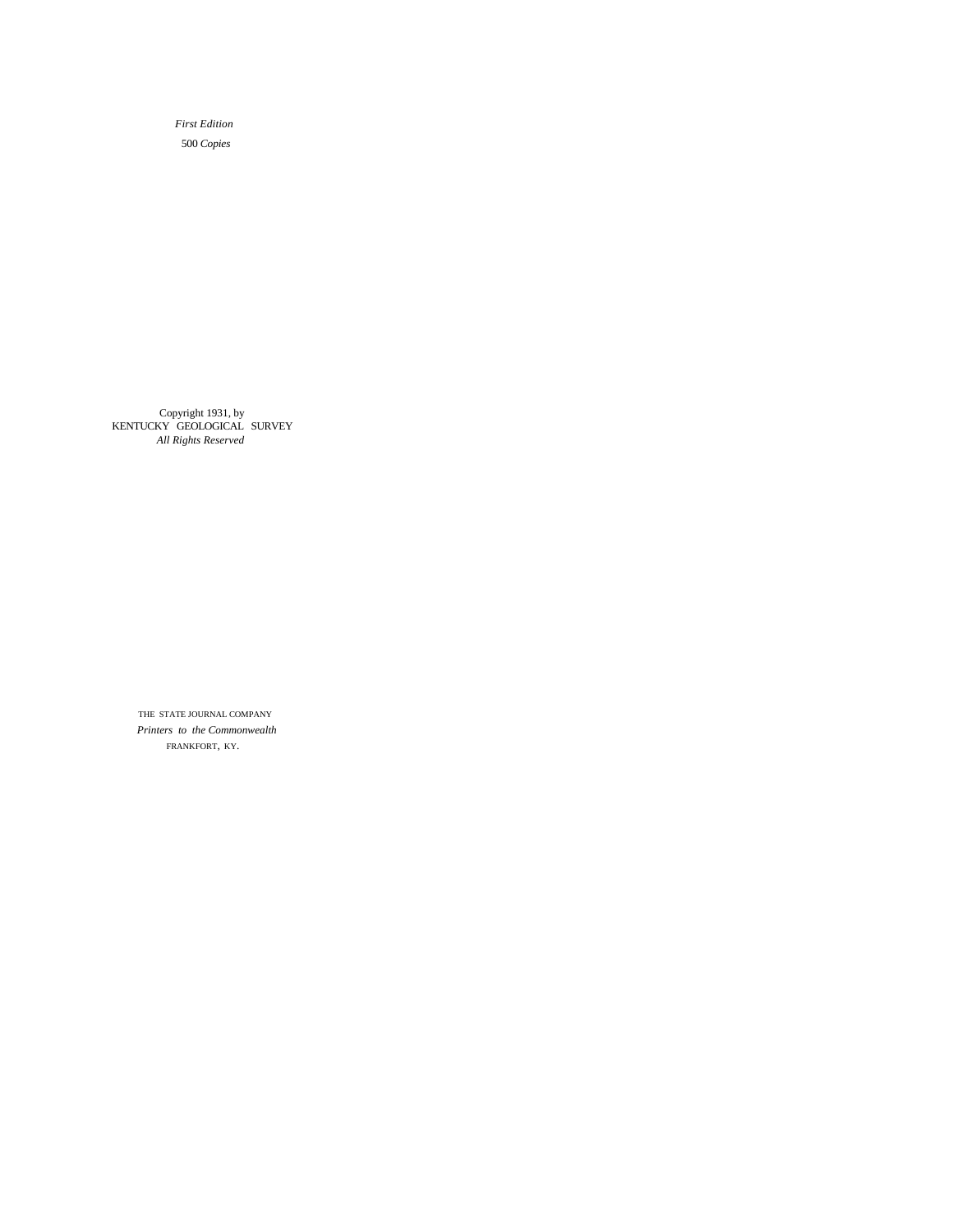## *Dedicated to the*

## REMARKABLE EARLY SCIENTIFIC IMPULSES

*of*

M. deLongueil, 1739 Colonel Christopher Gist, 1751 Colonel George Croghan, 1765 Captain Harry Gordon, 1766 Benjamin Franklin, 1768 George Louis LeClerc, Comte de Buffon General William Henry Harrison, 1795 President Thomas Jefferson, 1797 Doctor William Goforth, 1804 Thomas Ashe, Esquire, 1806 General William Clark, 1807 and John Clifford, 1816 who because of their interest in, collection of and philosophical writings on the

# PLEISTOCENE MAMMALIAN FOSSILS OF BIG BONE LICK

may be properly accredited with the placement of the foundation stones of

# KENTUCKY PALEONTOLOGY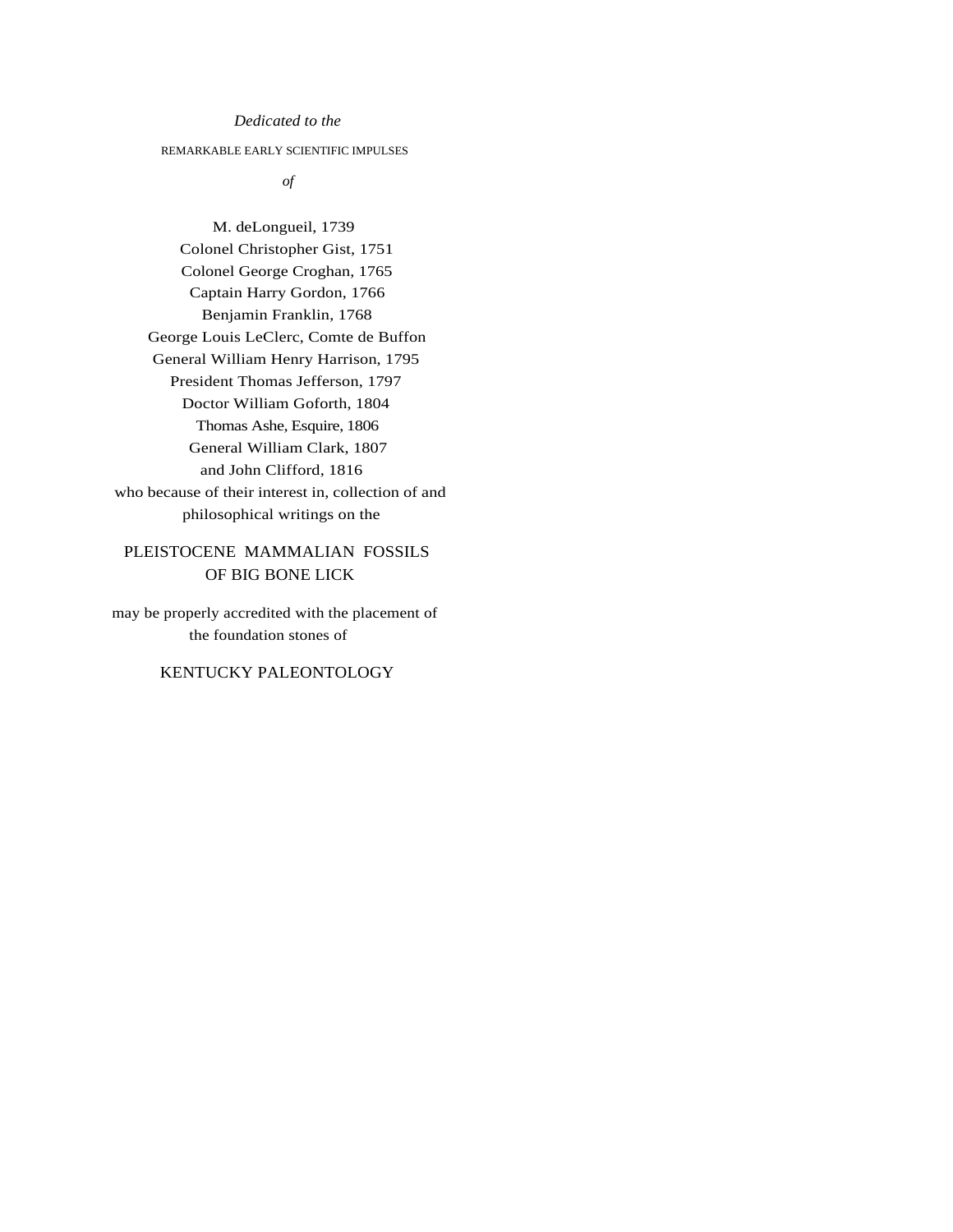# *Contents*

| The Geological Succession of Life in Kentucky.<br>By Roy Lee Moodie ____________________<br>1<br>The Ordovician Fauna.<br>By Arthur Crane McFarlan<br>The Silurian Fauna.<br>By August Frederick Foerste___________<br>The Devonian Fauna.<br>215<br>By Thomas Edmund Savage<br>The Mississippian Fauna.<br>By James Marvin Welter________________<br>249<br>The Pennsylvanian Invertebrate Fauna.<br>By William Clifford Morse_____________<br>293<br>The Pennsylvanian Vertebrate Fauna.<br>By Roy Lee Moodie______________________351<br>The Mesozoic Fauna and Flora.<br>By Joseph Kent Roberts ___________________387<br>The Cenozoic Fauna and Flora.<br>The Pleistocene Fauna.<br>By Chalmer Lewis Cooper__ __________<br>433<br>Index<br>463 | An Introduction to Kentucky Paleontology. |     |
|------------------------------------------------------------------------------------------------------------------------------------------------------------------------------------------------------------------------------------------------------------------------------------------------------------------------------------------------------------------------------------------------------------------------------------------------------------------------------------------------------------------------------------------------------------------------------------------------------------------------------------------------------------------------------------------------------------------------------------------------------|-------------------------------------------|-----|
|                                                                                                                                                                                                                                                                                                                                                                                                                                                                                                                                                                                                                                                                                                                                                      |                                           |     |
|                                                                                                                                                                                                                                                                                                                                                                                                                                                                                                                                                                                                                                                                                                                                                      |                                           |     |
|                                                                                                                                                                                                                                                                                                                                                                                                                                                                                                                                                                                                                                                                                                                                                      |                                           |     |
|                                                                                                                                                                                                                                                                                                                                                                                                                                                                                                                                                                                                                                                                                                                                                      |                                           | 167 |
|                                                                                                                                                                                                                                                                                                                                                                                                                                                                                                                                                                                                                                                                                                                                                      |                                           |     |
|                                                                                                                                                                                                                                                                                                                                                                                                                                                                                                                                                                                                                                                                                                                                                      |                                           |     |
|                                                                                                                                                                                                                                                                                                                                                                                                                                                                                                                                                                                                                                                                                                                                                      |                                           |     |
|                                                                                                                                                                                                                                                                                                                                                                                                                                                                                                                                                                                                                                                                                                                                                      |                                           |     |
|                                                                                                                                                                                                                                                                                                                                                                                                                                                                                                                                                                                                                                                                                                                                                      |                                           |     |
|                                                                                                                                                                                                                                                                                                                                                                                                                                                                                                                                                                                                                                                                                                                                                      |                                           |     |
|                                                                                                                                                                                                                                                                                                                                                                                                                                                                                                                                                                                                                                                                                                                                                      |                                           |     |
|                                                                                                                                                                                                                                                                                                                                                                                                                                                                                                                                                                                                                                                                                                                                                      |                                           |     |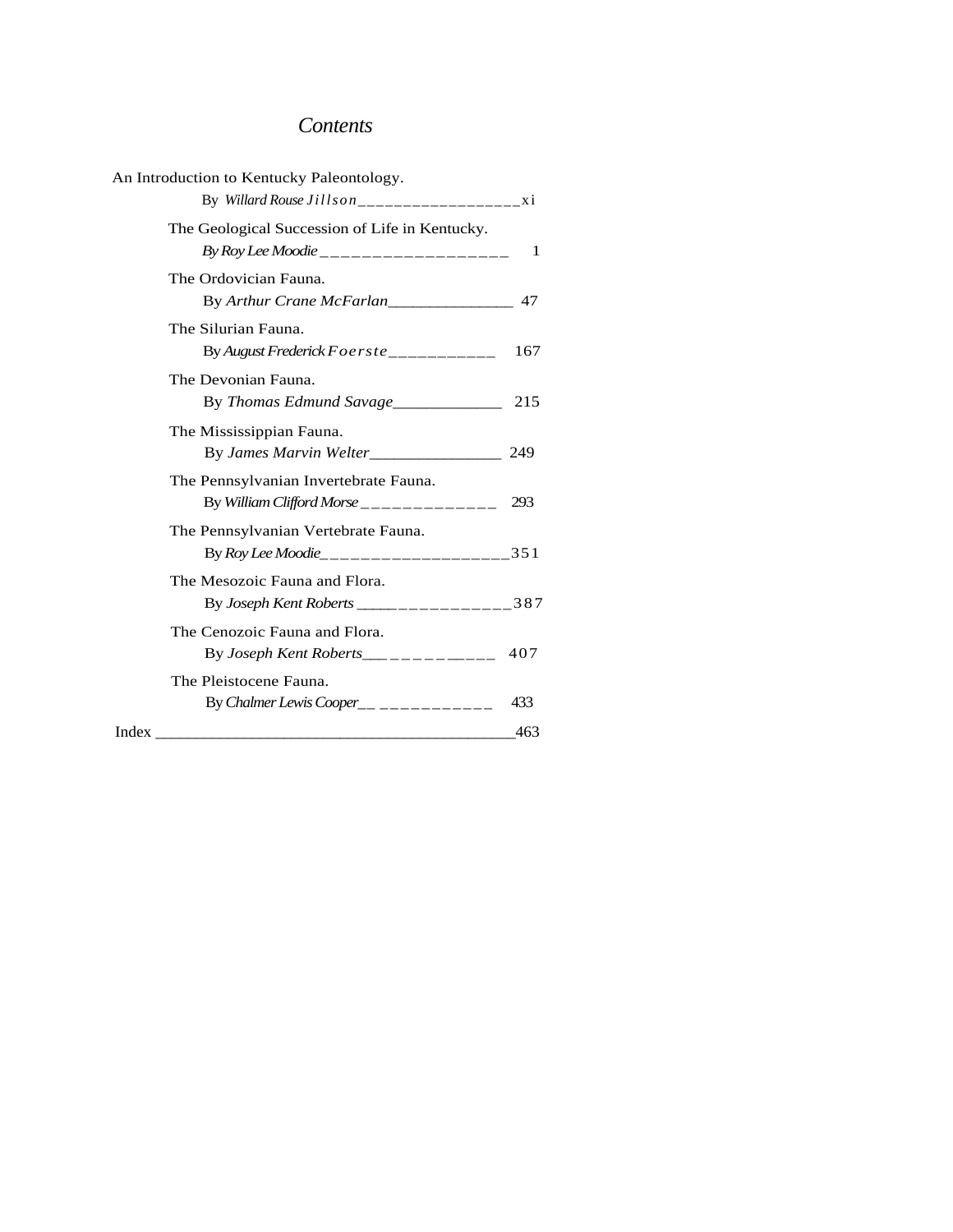# *List of Illustrations*

|                                                                                                                                                                           | Page                          |
|---------------------------------------------------------------------------------------------------------------------------------------------------------------------------|-------------------------------|
| Plate A. <i>Brachiospongia Digitata</i>                                                                                                                                   | Frontispiece                  |
| Figure 1. The oldest known bacteria from the pre-Cambrian rocks                                                                                                           | 5<br>6                        |
| Figure 2. Diagrammatic section of the earth's crust ______<br>Figure 3. Life in the Cambrian period                                                                       | 7                             |
|                                                                                                                                                                           | 9                             |
| Figule 5. Some sea animals _______                                                                                                                                        | 12                            |
|                                                                                                                                                                           | $-14$                         |
|                                                                                                                                                                           | - 15                          |
| Figure 8. Diseased Paleozoic animals                                                                                                                                      | - 16                          |
| Figure 9. Animals which lived during Devonian times ____________________________17                                                                                        |                               |
| Figure 10. A restoration of the Crossopterygerian fish, Devonian _______ 19                                                                                               |                               |
| Figure 12. A Devonian footprint of a land vertebrate ____                                                                                                                 | $\overline{\phantom{222}}$ 22 |
| Figure 13. Two animals from rocks of the Mississippian period ______________________ 23                                                                                   |                               |
| Figure 14. Amphibian footprints in Mississippian shales ___________ ____________24                                                                                        |                               |
| Figure 15. Rock of Pennsylvanian age ___                                                                                                                                  |                               |
| Figure 16. Part of the skeleton of an amphibian ______                                                                                                                    | $\frac{1}{2}$ 30              |
| Figure 17. Restoration of two Coal Measures amphibians ___________________31                                                                                              |                               |
|                                                                                                                                                                           |                               |
| Figure 19. The only known reptile found in American Coal Measures ___________ 33                                                                                          |                               |
| Figure 20. Composite restorations of Coal Measure trees _________________________34<br>Figure 21. Injured skull of a Pleistocene Mastodon _____________________________38 |                               |
| Figure 22. The American Mastodon __                                                                                                                                       |                               |
|                                                                                                                                                                           |                               |
|                                                                                                                                                                           |                               |
| Figure 25. Map of Kentucky _____                                                                                                                                          |                               |
| Plate B. High Bridge and Lexington Limestones at Boonesboro _____________________ 60                                                                                      |                               |
|                                                                                                                                                                           |                               |
|                                                                                                                                                                           |                               |
| Plate III. Fossils of Lexington Limestone _____ __________________________ __ 133                                                                                         |                               |
|                                                                                                                                                                           |                               |
| Plate V. Fossils of Cynthiana Limestone                                                                                                                                   |                               |
|                                                                                                                                                                           |                               |
|                                                                                                                                                                           |                               |
|                                                                                                                                                                           |                               |
|                                                                                                                                                                           |                               |
|                                                                                                                                                                           |                               |
|                                                                                                                                                                           |                               |
|                                                                                                                                                                           |                               |
|                                                                                                                                                                           |                               |
|                                                                                                                                                                           |                               |
|                                                                                                                                                                           |                               |
| Figure 26. Map of Kentucky of Silurian rocks ___________________________________                                                                                          | $=$ $-$ 112                   |
| <u> 1989 - Jan James James Barnett, mensk politik (d. 1989)</u><br>Plate XVII. Fossils of the Brassfield                                                                  | $=$ $-$ 195                   |
|                                                                                                                                                                           |                               |
| Plate XX. Fossils of the Waco<br>_______________________ ___ 201                                                                                                          |                               |
| Plate XXI. Fossils of the Ribolt and Bisher $\frac{1}{2}$ = $\frac{203}{2}$                                                                                               |                               |
| Plate XXII. Fossils of the Lilley, Peebles, etc. ________________________________                                                                                         | $-205$                        |
| Plate XXIII. Fossils of Osgood, Laurel, etc. ______________________________ __ 201                                                                                        |                               |
|                                                                                                                                                                           |                               |
|                                                                                                                                                                           |                               |
|                                                                                                                                                                           |                               |
| Figure 27. Map of Kentucky showing Devonian strata ______________________________                                                                                         | 211                           |
| Plate XXVII. Fossils of the Jeffersonville Limestone ___________________________                                                                                          | $-$ 231                       |
| Plate XXVIII. Fossils of the Jeffersonville Limestone ____________                                                                                                        | 239                           |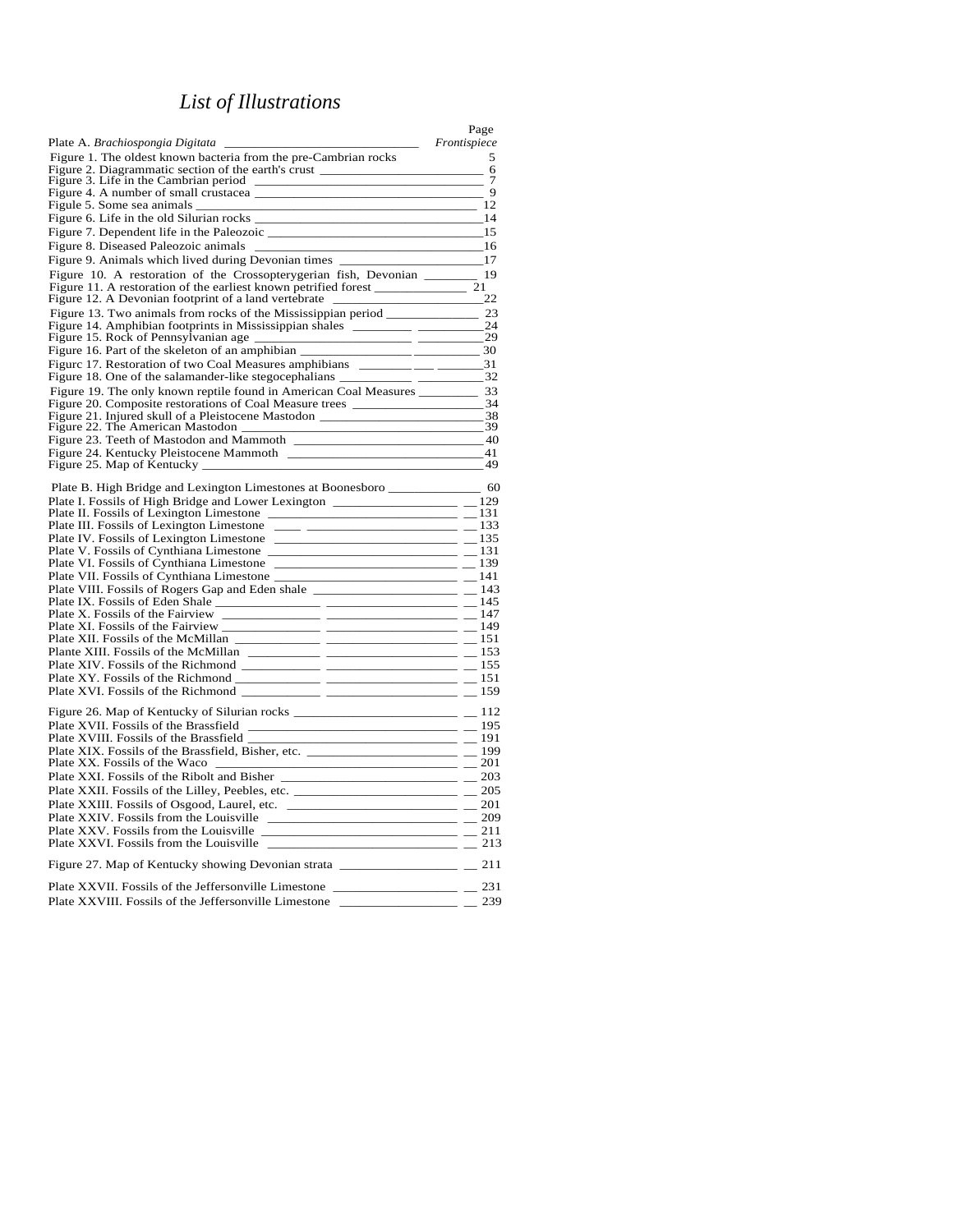|                                                                                                                                                                                                                                                                                                                                                              | Page            |
|--------------------------------------------------------------------------------------------------------------------------------------------------------------------------------------------------------------------------------------------------------------------------------------------------------------------------------------------------------------|-----------------|
| Plate XXIX. Fossils of Sellersburg and Jeffersonville Limestone _________________<br>Plate XXX. Fossils of Sellersburg Limestone                                                                                                                                                                                                                             | $-241$<br>243   |
|                                                                                                                                                                                                                                                                                                                                                              |                 |
| Plate XXXII. Fossils of Duffin Shale                                                                                                                                                                                                                                                                                                                         | 247             |
| Figure 28. Map of Kentucky showing Mississippian rocks ________________________252                                                                                                                                                                                                                                                                           |                 |
| Plate XXXIII. Fossils of the New Providence                                                                                                                                                                                                                                                                                                                  | 269             |
| Plate XXXIV. Fossils of the Keokuk Age<br><u> 1989 - Johann John Stein, mars eta biztanleria (h. 1989).</u>                                                                                                                                                                                                                                                  | 271             |
|                                                                                                                                                                                                                                                                                                                                                              | 273             |
| Plate XXXVI. Fossils of the St. Louis _____<br><u> 1989 - Johann John Harry Harry Harry Harry Harry Harry Harry Harry Harry Harry Harry Harry Harry Harry Harry Harry Harry Harry Harry Harry Harry Harry Harry Harry Harry Harry Harry Harry Harry Harry Harry Harry Harry Har</u>                                                                          | 275             |
| Plate XXX VII. Fossils of the St. Louis                                                                                                                                                                                                                                                                                                                      | 277             |
|                                                                                                                                                                                                                                                                                                                                                              |                 |
|                                                                                                                                                                                                                                                                                                                                                              | 281             |
| Plate XL. Fossils of the Renault <b>Constanting the Second Constanting Constanting Constanting Constanting Constanting Constanting Constanting Constanting Constanting Constanting Constanting Constanting Constanting Constanti</b>                                                                                                                         | 283             |
|                                                                                                                                                                                                                                                                                                                                                              | 285             |
| Plate XLIII. Fossils of the Glen Dean                                                                                                                                                                                                                                                                                                                        | 287<br>289      |
|                                                                                                                                                                                                                                                                                                                                                              | 291             |
| Figure 29. Distribution of Pennsylvanian sediments _____________________________                                                                                                                                                                                                                                                                             | 296             |
|                                                                                                                                                                                                                                                                                                                                                              |                 |
|                                                                                                                                                                                                                                                                                                                                                              |                 |
| Plate XLVI. Fossils from the Kendrick shales                                                                                                                                                                                                                                                                                                                 | 333             |
| Plate XLVII. Fossils from Kendrick shales and Magoffin beds                                                                                                                                                                                                                                                                                                  |                 |
| Plate XLVIII. Fossils from the Kendrick shales and Magoffin beds __                                                                                                                                                                                                                                                                                          | 337             |
|                                                                                                                                                                                                                                                                                                                                                              |                 |
|                                                                                                                                                                                                                                                                                                                                                              |                 |
| Plate LII. Fossils from the Kendrick shales ____                                                                                                                                                                                                                                                                                                             | 345             |
| Plate LIII. Fossils from the Kendrick shales and Magoffin beds ___________________347                                                                                                                                                                                                                                                                        |                 |
| Plate LIV. Fossils from the Kendrick shales                                                                                                                                                                                                                                                                                                                  | $\frac{349}{ }$ |
| Figure 30. Fossil footprints in rocks of Oklahoma                                                                                                                                                                                                                                                                                                            | 354             |
|                                                                                                                                                                                                                                                                                                                                                              | 367             |
| Plate LVI. Fishes from the Pennsylvanian Rocks __________________________________                                                                                                                                                                                                                                                                            | 369             |
| Plate LVII. Sharks from the Coal Measures __<br>$-371$                                                                                                                                                                                                                                                                                                       |                 |
| Plate LVIII. Fossils of two Pennsylvanian Amphibians ____________________________373                                                                                                                                                                                                                                                                         |                 |
| Plate LIX. Restorations of Pennsylvanian Amphibians ______________________________375                                                                                                                                                                                                                                                                        |                 |
|                                                                                                                                                                                                                                                                                                                                                              |                 |
| Plate LXI. Skeletons of Pennsylvanian Tetrapods ________ _____ __________________379                                                                                                                                                                                                                                                                         |                 |
|                                                                                                                                                                                                                                                                                                                                                              |                 |
|                                                                                                                                                                                                                                                                                                                                                              | 383             |
| — — — — <sup>385</sup>                                                                                                                                                                                                                                                                                                                                       |                 |
| Figure 31. Map of Kentucky showing Cretaceous rocks _______ ______________389                                                                                                                                                                                                                                                                                |                 |
|                                                                                                                                                                                                                                                                                                                                                              |                 |
|                                                                                                                                                                                                                                                                                                                                                              |                 |
|                                                                                                                                                                                                                                                                                                                                                              |                 |
|                                                                                                                                                                                                                                                                                                                                                              | - 409           |
|                                                                                                                                                                                                                                                                                                                                                              |                 |
|                                                                                                                                                                                                                                                                                                                                                              | 429             |
| Plate LXXI. Plant Fossils of the Wilcox                                                                                                                                                                                                                                                                                                                      |                 |
|                                                                                                                                                                                                                                                                                                                                                              | 436             |
| Plate LXXII. Fossil Mammals<br>$\frac{1}{2}$ $\frac{1}{2}$ $\frac{1}{2}$ $\frac{1}{2}$ $\frac{1}{2}$ $\frac{1}{2}$ $\frac{1}{2}$ $\frac{1}{2}$ $\frac{1}{2}$ $\frac{1}{2}$ $\frac{1}{2}$ $\frac{1}{2}$ $\frac{1}{2}$ $\frac{1}{2}$ $\frac{1}{2}$ $\frac{1}{2}$ $\frac{1}{2}$ $\frac{1}{2}$ $\frac{1}{2}$ $\frac{1}{2}$ $\frac{1}{2}$ $\frac{1}{2}$<br>$\sim$ |                 |
|                                                                                                                                                                                                                                                                                                                                                              |                 |
|                                                                                                                                                                                                                                                                                                                                                              |                 |
|                                                                                                                                                                                                                                                                                                                                                              | $-455$          |
| Plate LXVI. Pleistocene Vertebrates                                                                                                                                                                                                                                                                                                                          | 457             |
| Plate LXXVII. Pleistocene Vertebrates                                                                                                                                                                                                                                                                                                                        | 459             |
| Plate LXXVIII. Pleistocene Vertebrates                                                                                                                                                                                                                                                                                                                       | 461             |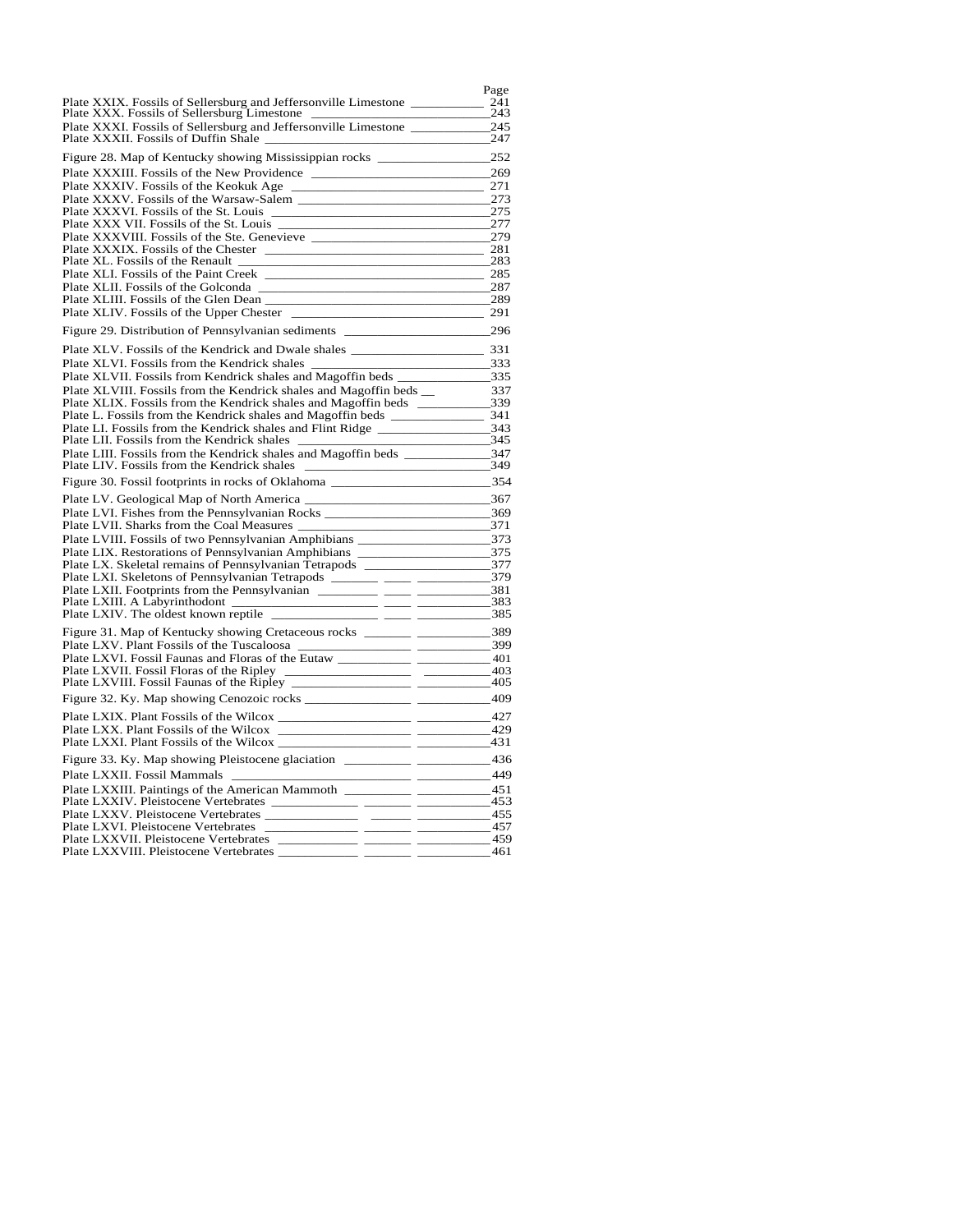# *An Introduction to Kentucky Paleontology*

One lifts with difficulty the drapings of primeval obscurity which envelope the first inquiries into the occurrence of fossils—relics of pre-historic life—in that part of the Ohio valley known as Kentucky. Although the Western Hemisphere; was discovered by Columbus during the closing decade of the fifteenth century, and both England and France were soon vigorously attempting settlement at a number of points on the middle Atlantic seaboard of North America, it was not until well past the middle of the seventeenth century that intelligent white Europeans penetrated into the unbroken and savage infested wilderness that marked this part of the continent.

In the year 1669 that dauntless French explorer and adventurer, Sieur de La Salle, plunged into the great forest south of Lake Erie and was gone from the western outposts of civilization, in what is now the United States, for two long years. Following his return he claimed to have discovered the Ohio River, and this claim was substantiated for him by some of his contemporaries, particularly Joliet. Admitting the not entirely unreasonable nature of this contention, at least so far as certain upper reaches of the Ohio are concerned, there are some who stoutly oppose the idea that La Salle ever penetrated as far south as the Falls of the River—where Louisville now is—though he did bring back to the St. Lawrence settlements certain knowledge of the existence of the great Rapids.

Granting that La Salle did actually reach in person the Falls of the Ohio, to him must be given the credit for having discovered the two finest fossil localities in Kentucky—and these before the third quarter of the seventeenth century had yet passed. In dropping down the Ohio he would certainly have been taken the short distance up the waters of Big Bone Creek to the Lick to secure food and salt for the saline springs there were widely known to both forest man and beast—the bison, the deer, the elk and other lesser animals finding their way to this place from unbelievably remote ranges. In the alluviated quagmire surrounding these famous Ordovician salt seepages, La Salle must have seen, and with what interest, a great profusion of bones and fragmentary skeletal parts, some at the surface bleached white by many years exposure to the weather, and others partly protruding from the salty sands and muds of the creek bottom. All in all it was the finest and most extensive assortment of Pleistocene and semi-Recent mammalian fossils in this country. Later, and but a few miles further down the Ohio, at the Falls as he traversed the whitened and flood scoured Silurian and Devonian limestones at and adjoining the Rapids, he stood upon what was later to become recognized as one of the greatest and most celebrated Paleozoic coral reefs in this part of the world.

But if he saw then, the wasting bones of the *Mastodon,* the *Mammoth* and the *Megalonyx* at Big Bone Lick, and the coraline petrefactions of *Zaphrentis prolifica* and *Favosites hemisphericus* at the Falls, there is nothing to show that they made any impression upon him for he returned without either the slenderest report or collection to substantiate their existence. A grand soldier of fortune, this technical oversight on the part of La Salle, granting that he saw these very unusual localities, must not be addressed too seriously in his discredit, for at that time neither of the sciences of geology or paleontology had yet been born, and such occurrences when considered at all were quickly passed over as the *prima facie* evidences of the catastrophic and convulsive activities of nature associated with the very general belief in deluvial phenomina.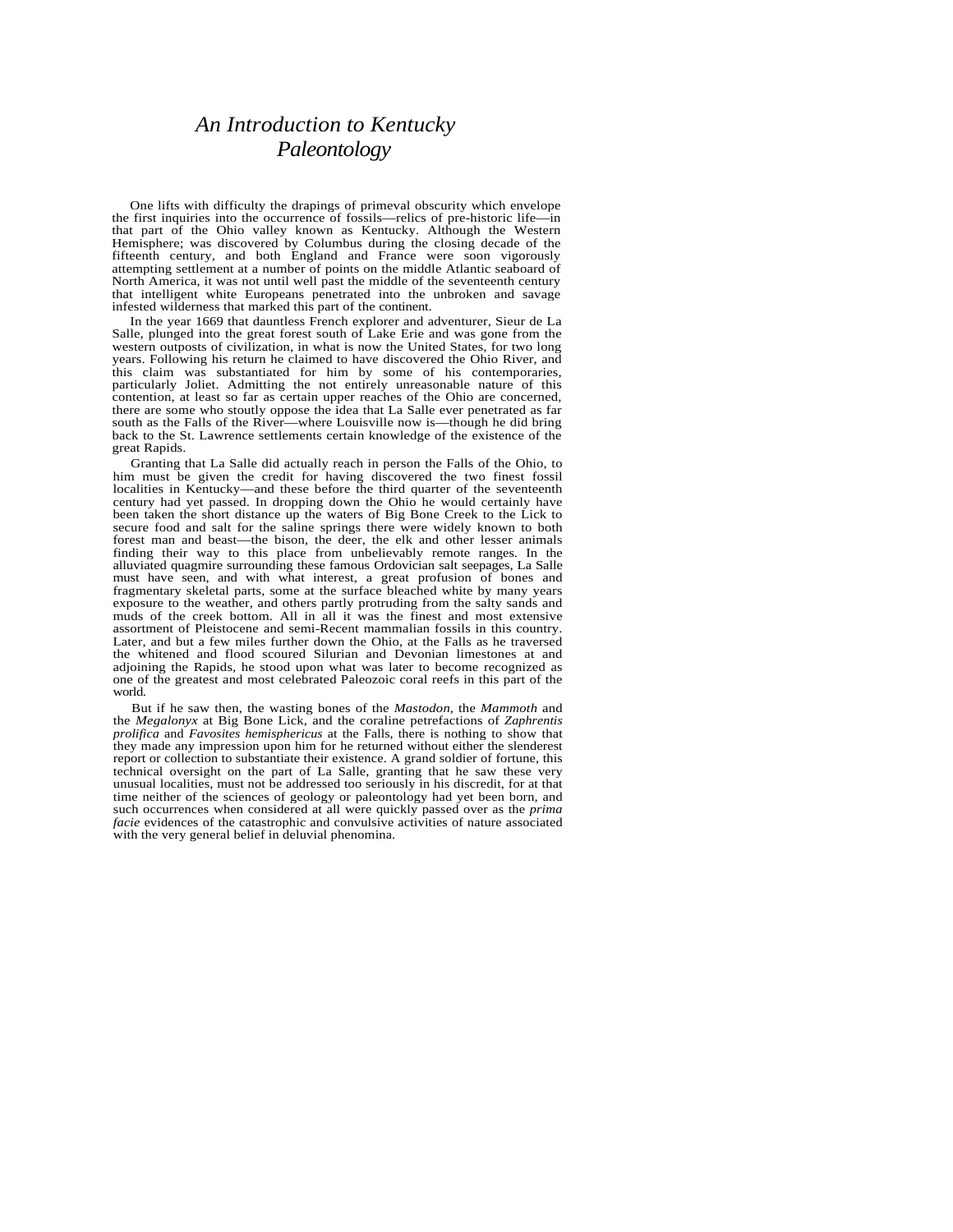### xii AN INTRODUCTION TO KENTUCKY PALEONTOLOGY

Be that as it may, no area so surely to be visited by an able bodied traveller at the time, as was this great salt spring, could long remain un-described in the literature of the civilized world. So we find that seventy years after the return of La Salle and long after his death, M. de Longueil, an indefatigable French traveller and explorer accompanied by a number of Indians came and camped there in 1739. In his picturesque account he tells of the great number of bones of gigantic animals found scattered about the great salt spring. If not the first, it is certainly one of the earliest written reports of this unique fossil locality. The period was one of quickening interest in the West. That many another white European traversing the wilderness found his way gratefully to this seepage so much admired by the French coureur de bois, the English Indian traders and the aborigines themselves for its plentiful salt and game, rather than its truly remarkable prehistoric remains, must not be doubted. Years passed and in 1751 when Colonel Chrisopher Gist, early western explorer and Indian scout, visited it and made some small collections of proboscidian teeth, it was apparently well known by all who were passing through this part of the Ohio Valley.

In the year 1765 Colonel George Croghan, who had his Colonial base at Fort Pitt, came purposefully to Big Bone Lick and made what must be considered for the time, rather extensive collections some of which were sent to the American seaboard while others were dispatched to England and to France. During the following year Captain Harry Gordon visited and collected fossil bones and teeth at Big Bone Lick and within a year or two the many sided Benjamin Franklin, and Comte de Buffon, the great French naturalist, were both in possession of and describing these unique fossils in Paris. Interest in the great vertebrate fossils of "the West" then became the thing among those who had the time, the money and the impulse to carry forward such investigations. Rudimentary paleontology had taken possession of the public mind. Hundreds certainly, possibly thousands of first class Pleistocene fossil specimens were taken during the next few years from this wonderful locality.

As indicative of the broad and highly intelligent interest which addressed itself to the collection and description of the remains of the large extinct mammals recovered from Big Bone Lick one has only to refer to the very considerable activity of General William Henry Harrison in 1795, President Thomas Jefferson in 1797, Doctor Goforth of Cincinnati in 1804, Thomas Ashe, Esquire of England in 1806, General William Clark in 1807 and John D. Clifford of Lexington in 1816. Throughout the early and middle part of the nineteenth century not less than fifty or sixty papers, and pamphlets were written and published on Big Bone Lick and its truly magnificent assortment of fossil remains. The subject is yet a live one and of very broad interest as may be deduced from the steady increase of writings on the subject. New papers touching some previously unobserved angle are even at this time of frequent appearance. Not the least of these are those with a decidedly paleontological trend, though no new species have been found or referenced to this locality for many years. Literally tons of fossil bones have been taken, first and last from the saline oozes and muds, now largely solidified, of Big Bone Lick. While it is a fact that much of this once splendid material has been lost or allowed to disintegrate beyond repair, it is nevertheless true that many good specimens are today to be seen in a number of the great national museums of England and France as well as America. Unfortunately but a small amount of the material taken from this once overflowing paleontological storehouse, remains today in Kentucky. Furthermore, in spite of all that has been done in the field of descriptive writing and research there is no complete locating checklist of all known specimens taken from this great Kentucky Lick.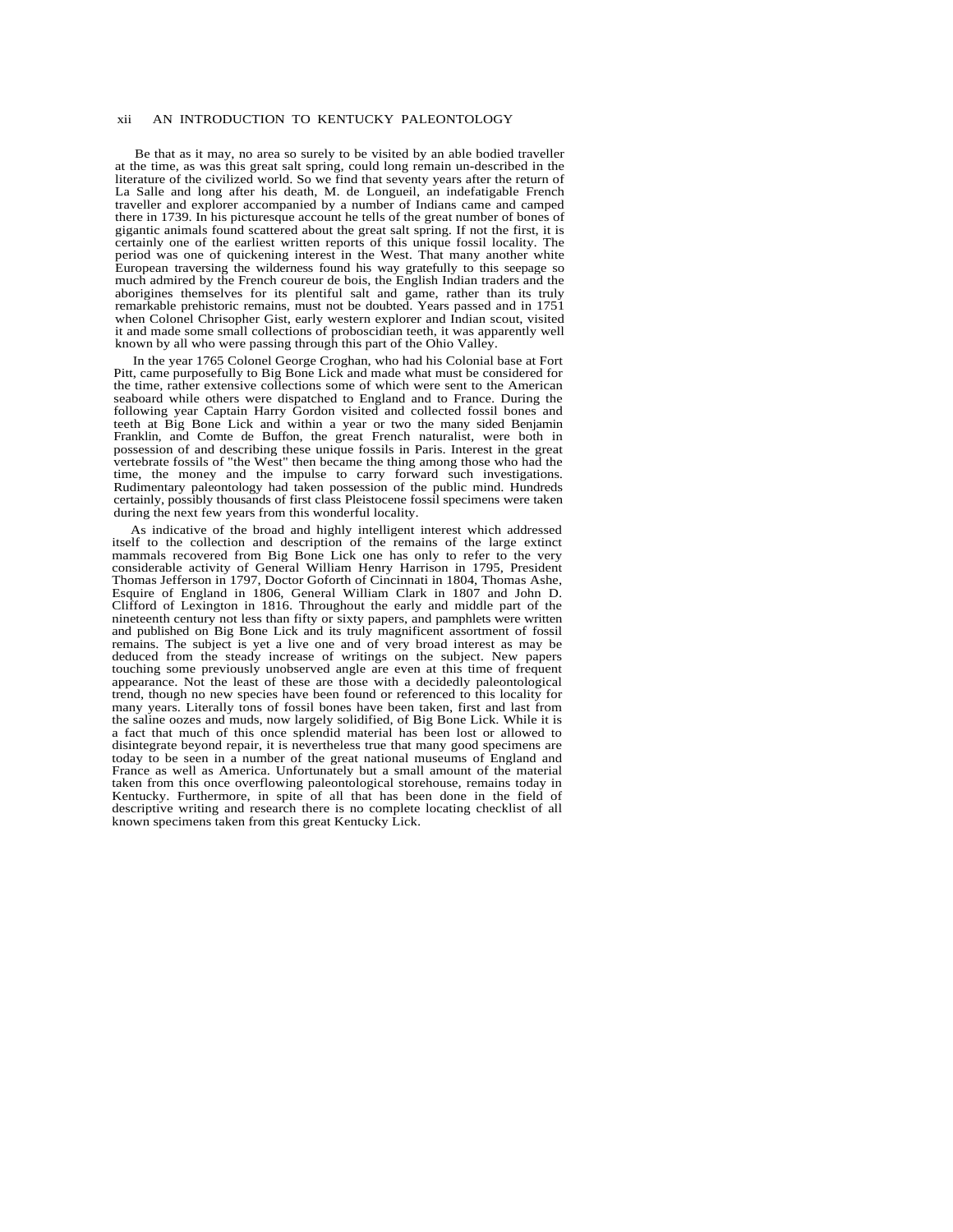Less spectacular than their vertebrate affiliate, the fields of invertebrate paleontology and paleobotany in Kentucky failed to find commanding and wide interest until the middle or latter part of the first quarter of the nineteenth century. This is the indisputable fact, though these branches are now generally recognized as much more important to geology and mineralogy than is vertebrate paleontology. But the reason for the delay is not far to find. Invertebrate investigations are time-consuming and tedious. They require for both systematic and practical results a very specialized training and experience. During the earliest part of the last century an official or State geological survey had not yet come into existence and individuals found it, without some such means of continued support, impossible to carry forward extensive investigations in widely separate areas. Furthermore there were in fact, no really trained geologists or paleontologists in this Commonwealth. The field of invertebrate fossil inquiry was not, however, empty, much less overlooked. From the earliest times men in the "learned professions" were attracted to it. This was the case in this part of the middle west as well as in those States bordering the Atlantic and in parts of England, France, Germany and elsewhere. In Kentucky we find the earliest references made to invertebrate fossils are by men trained for the law or medicine or who were in the fortunate command of leisure.

In North America the beginnings of geological and paleontological investigation and writing are firmly rooted in the so-called "Maclurean Era" from 1785 to about 1820. The period is named for that very outstanding natural philosopher, William Maclure, who as the result of extended tours afoot throughout the Eastern United States published his "Observations on the Geology of the United States" with a tri-colored areal geological map in 1809. It is the corner stone of American geology. Interest in this volume among cultivated people with a certain personal independence and flair for nature observations was immediate. John D. Clifford of Philadelphia and Lexington, Kentucky, and his friend the eccentric Professor C. S. Rafinisque of Transylvania University began their observations in Kentucky toward the end of this period. Clifford's first article on the geology of this western country bears the imprint date of 1819.

During the two following decades the first serious work on the invertebrates of Kentucky was undertaken, though it must not be overlooked that Samuel L. Mitchell exhibited on plate three of his, "Observations on the Geology of North America" an "asterite or petrified echinus from Kentucky, said to be frequent in the Great Cavern, near the Green River." This book was published in New York in 1818 and the little fossil so early reproduced from this State was undoubtedly *Pentremites conoidens* a small blastid ranging in this area from the Warsaw to the Ste. Genevieve in the Mississippian, or Lower Carboniferous. Among the earliest investigators to mark their labors by publications was John Lewis of Frankfort who may in truth be said to have been the father of the first geological reconnaissance in Kentucky. This investigation was carried forward as an official engagement by William Williams Mather in 1838 and was published in 1839. Subsequently, both separately and collectively papers appeared under the names of David Dale Owen, Joseph Granville Norwood, Lunsford P. Yandell and Benjamin F. Shumard. Samuel Brown, a professor of chemistry at Transylvania University, was also a leader at this time in the field of geologic research and writing as numerous articles attest. Another outstanding scientific figure of this period was John Lawrence Smith who spent much of his life in Louisville and Kentucky. With the exception of Mather and Lewis, all of these early students of geology and invertebrate paleontology in Kentucky were graduate doctors of medicine. Some of them were active practitioners who found these geological trips afield a genuine pleasure.